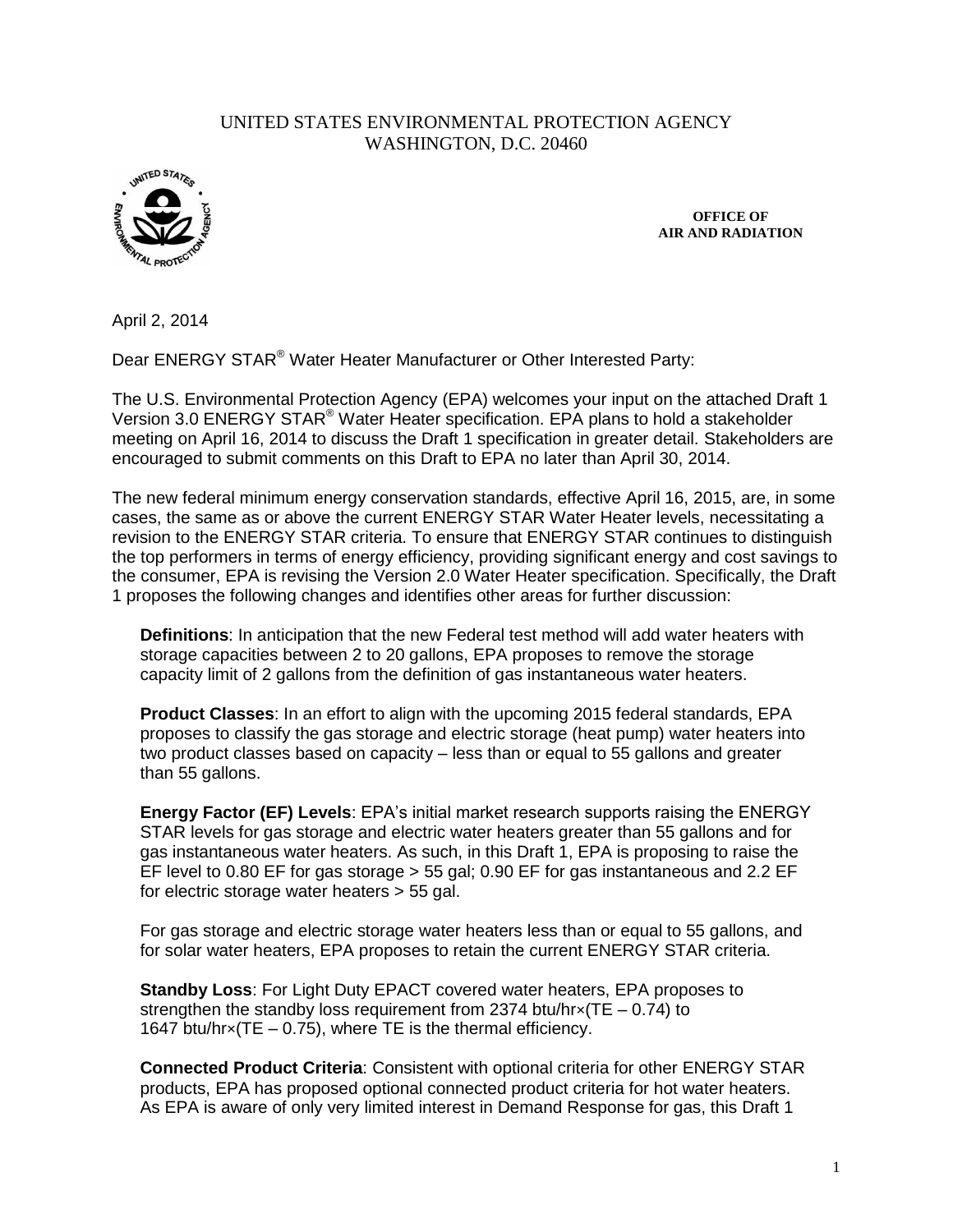proposal limits applicability of the optional connected criteria to only electric water heaters.

Connected criteria for water heaters include:

- **Communications**
- Remote management
- Operational status
- Demand Response
- Information for installers and Consumers

Products that comply with all the criteria will be recognized as connected. These criteria are intended to be verifiable, but EPA does not anticipate applying a test method for connected functionality to residential Water Heaters at this time.

More details regarding EPA's rationale for proposing these changes are included in note boxes throughout the draft specification document.

## **Pending Test Procedure Changes**

EPA recognizes that there is an ongoing Department of Energy (DOE) test procedure rulemaking affecting all residential and certain commercial water heaters that have residential applications. The proposed DOE test procedure revision will establish a uniform test method and descriptor that will be used to establish ratings for these water heaters and will replace the current metrics for these types of products. However, due to the need to revise now to ensure ENERGY STAR's continued consumer value in certain segments of the water heater marketplace, the Version 3.0 ENERGY STAR revision will be developed based on the current metrics (i.e. Energy Factor (EF) for residential water heaters and Thermal Efficiency (TE) for Light Duty EPACT covered water heaters) as measured by the Federal test methods in effect today.

Since DOE is required to develop a crosswalk after the uniform descriptor metric and test method is finalized, EPA plans to follow it, allowing Version 3.0 to remain in place for the nearterm.

## **Comment Submittal**

Stakeholders are encouraged to provide written comments for EPA consideration to [Waterheaters@energystar.gov](mailto:Waterheaters@energystar.gov) by **April 30, 2014**. All comments will be posted to the ENERGY STAR Product Development website unless the submitter requests otherwise.

## **Stakeholder Meeting**

EPA plans to host a stakeholder meeting on **April 16, 2014 from 1:00 pm to 3:00 pm Eastern time** to discuss the Draft 1 specification and address initial stakeholder comments and questions. Stakeholders interested in participating in this discussion should RSVP to [Waterheaters@energystar.gov](mailto:Waterheaters@energystar.gov) by **April 14, 2014**. Stakeholders are also encouraged to inform EPA of any industry events that may conflict with this proposed date. EPA will distribute further information about this meeting over the next few weeks.

Specifications and meeting materials will be distributed via email and posted on the ENERGY STAR web site. To track EPA's progress with the revision of this specification, please visit the Product Development website at [www.energystar.gov/revisedspecs](http://www.energystar.gov/revisedspecs) and follow the link to "Version 3.0 is in development" under Water Heaters.